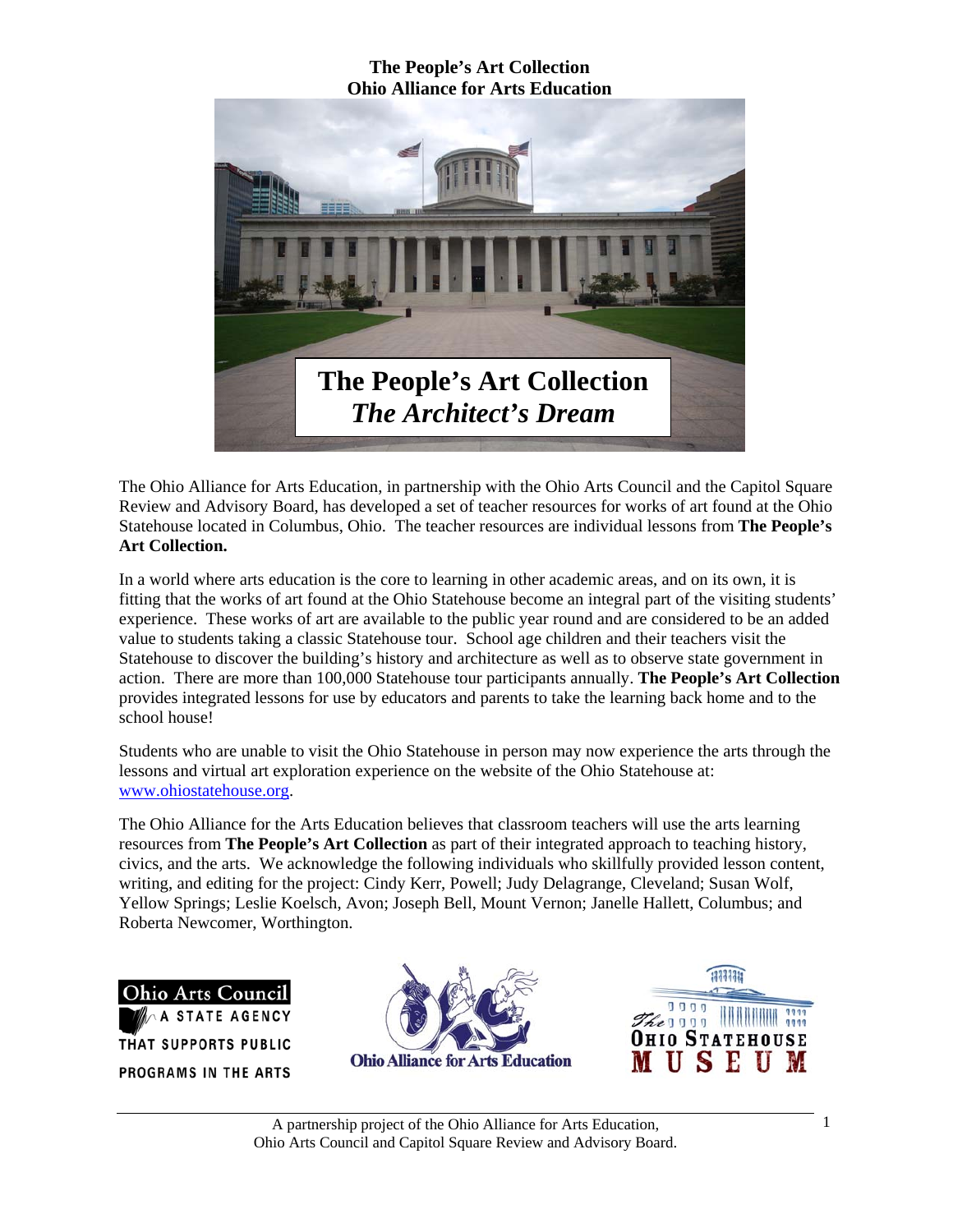# *The Architect's Dream*  **GRADE 5**

# **Learning Outcomes:**

The students will be able to:

- 1. Write a paragraph using the writing process.
- 2. Create a perspective drawing based on their dreams and goals for their own future.

**Arts Standard: Creative Expression and Communication**: Students create artworks that demonstrate understanding of materials, processes, tools, media, techniques and available technology. They understand how to use art elements, principles and images to communicate their ideas in a variety of visual forms.

**Visual Art Grade Level Indicator:** Use observational and technical skills to achieve the illusion of depth in two-dimensional space (e.g., value, perspective and placement of objects). Identify and communicate sources of ideas (e.g., personal experience, interests and nature or common objects) for their artworks.

**Language Arts Standard: Writing Processes:** Students' writing develops when they regularly engage in the major phases of the writing process. The writing process includes the phases of prewriting, drafting, revising and editing and publishing. They learn to plan their writing for different purposes and audiences. They learn to apply their writing skills in increasingly sophisticated ways to create and produce compositions that reflect effective word and grammatical choices. Students develop revision strategies to improve the content, organization and language of their writing. Students also develop editing skills to improve writing conventions.

**Language Arts Grade Level Indicator:** Generate ideas and determine a topic suitable for writing. Determine audience and purpose for self-selected and assigned writing tasks. Edit to improve fluency, grammar and usage. Apply tools to judge the quality of writing.

**Language Arts Standard: Literary Text:** Students enhance their understanding of the human story by reading literary texts that represent a variety of authors, cultures and eras. They learn to apply the reading process to the various genres of literature, including fables, tales, short stories, novels, poetry and drama. They demonstrate their comprehension by describing and discussing the elements of literature (e.g., setting, character and plot), analyzing the author's use of language (e.g., word choice and figurative language), comparing and contrasting texts, inferring theme and meaning and responding to text in critical and creative ways. Strategic readers learn to explain, analyze and critique literary text to achieve deep understanding.

**Language Arts Grade Level Indicator:** Analyze the importance of setting. Demonstrate comprehension by inferring themes, patterns and symbols.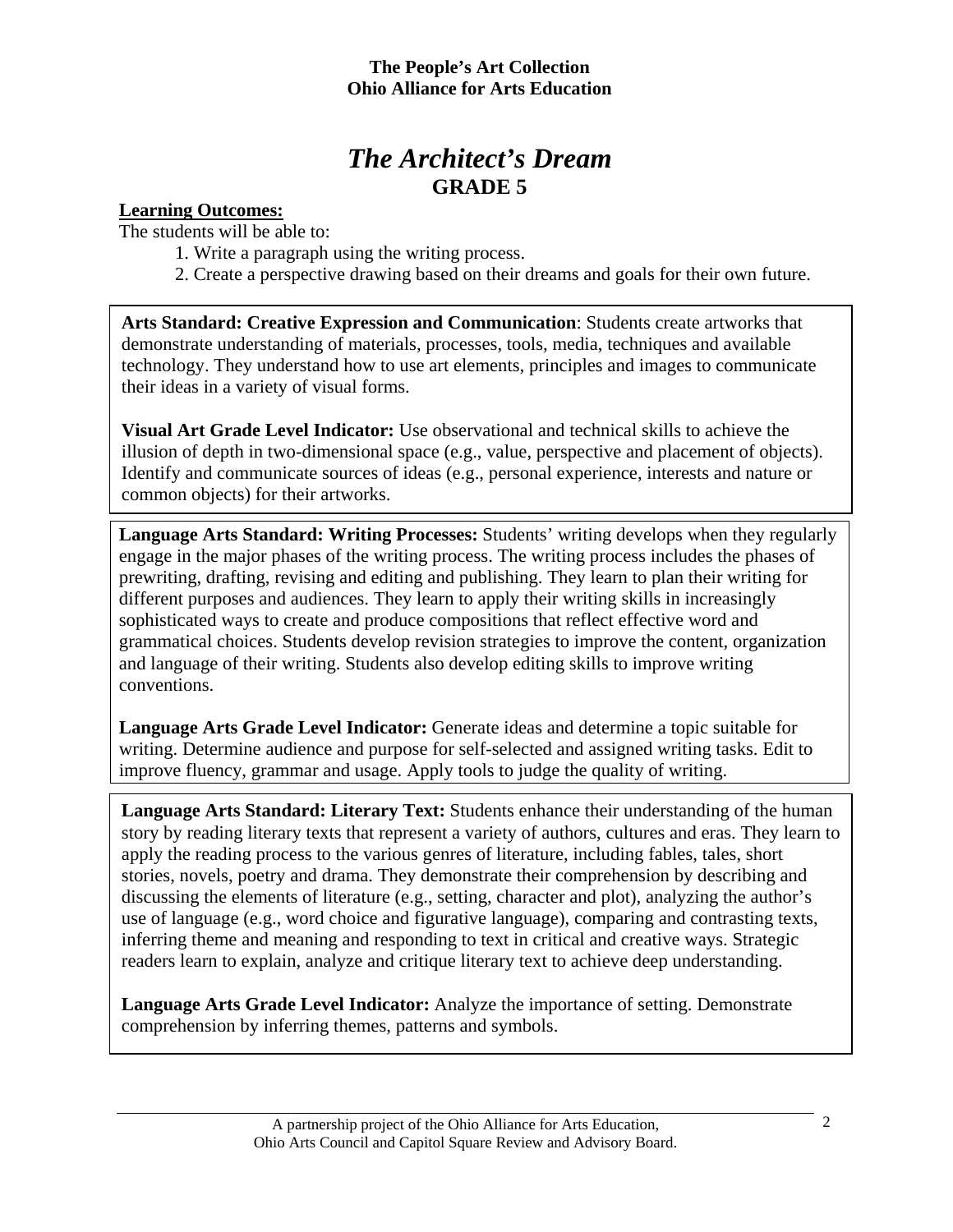### **Assessment Strategy:**

- Formative: Steps for Writing a Paragraph (student) Art Project Checklist (student)
- Summative: Project Rubric

# *Vocabulary*

- **Architect** designer of houses, buildings and other three-dimensional structures
- **Writing Process** a series of steps for pre-writing, drafting, revising and editing an original written work
- **Perspective** the art of drawing objects on a flat surface so as to give the appearance of distance or depth
- **Vanishing point** the point toward which receding parallel lines seem to converge in a perspective drawing
- **Horizontal line** a line parallel to the horizon; at a right angle to a vertical line

# **Time Needed**: two 45-60 minute classes

#### **Materials**:

- Image of painting *The Architect's Dream*
- Paper for writing
- Paper for drawing
- Pencils and/or pens

# **Step by Step Procedure:**

# *Teacher-led Activity*

- Display the image of Thomas Cole's painting *The Architect's Dream*. Lead students through a discussion of the various aspects the painting. Ask guiding questions:
	- o *What do you see in the painting?* (If students do not recognize the various styles of architectures, point out the Greek, Roman, Gothic and Egyptian style buildings.)
	- o *How does Cole give the illusion of depth in his painting?*
	- o *Why would the artist include the curtains on either side of the painting?*
	- o *Why do you suppose the artist put himself in the painting?*
	- o *What in the picture gives you a clue that this is a dream?*
	- o *What type of mood or feeling does the painting evoke?*
	- o *How is this mood accomplished by the artist?*
- Ask students to brainstorm goals and dreams for the future as a whole class. List their ideas using an overhead projector or blackboard. Use questioning techniques to elicit indepth answers:
	- o *What do you want to be when you grow up?*
	- o *What impact do you want to make on the world?*
	- o *What major accomplishments do you want to achieve?*
	- o *What do you want to be famous for?*
	- o *What do you want to be remembered for?*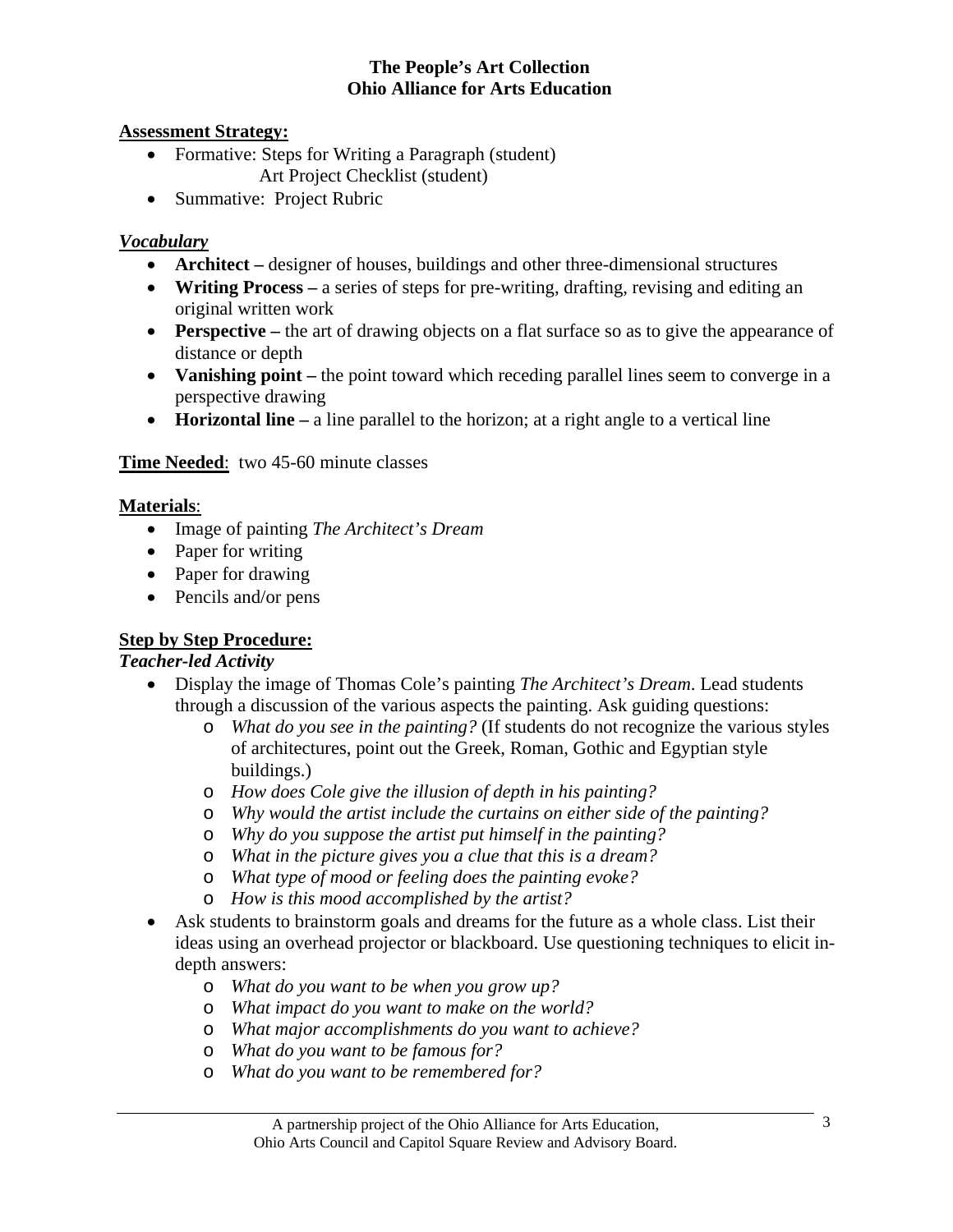• Ask students to classify these dreams into categories: a. monetary success; b. family success; c. interpersonal/relationship success; d. national success; and e. world success. Discuss how combinations of these types of success are what everyone is really striving for.

# *Student Activity*

- Using the list of ideas and the Steps for Writing a Paragraph document found in this lesson, students will write a paragraph that defines their personal dream (goals) for the future.
- Using their paragraph as a reference and the Art Project Checklist document found in this lesson, the students will draw a self-portrait that represents their own dream of their future. The drawing should be framed with curtains and feature a self-portrait as in *The Architect's Dream*. The background should be drawn in perspective and include items and objects that symbolize various aspects of the students dreams and goals.

# **Closure:**

• Tell students that there are many ways to communicate one's feelings, thoughts and dreams. Encourage them to be open to the images around them and the messages they convey.

# **Making Connections:**

Art: Expand the lesson to include biographical information on the artist Thomas Cole, his impact on the art world and his ties to Ohio.

**English/Language Arts:** Ask students to deliver a descriptive presentation outlining the main ideas of their self-portrait that represents their own dream of their future.

**Parent:** Explore with your child ways he/she could make an impact on society, for example the environment or poverty.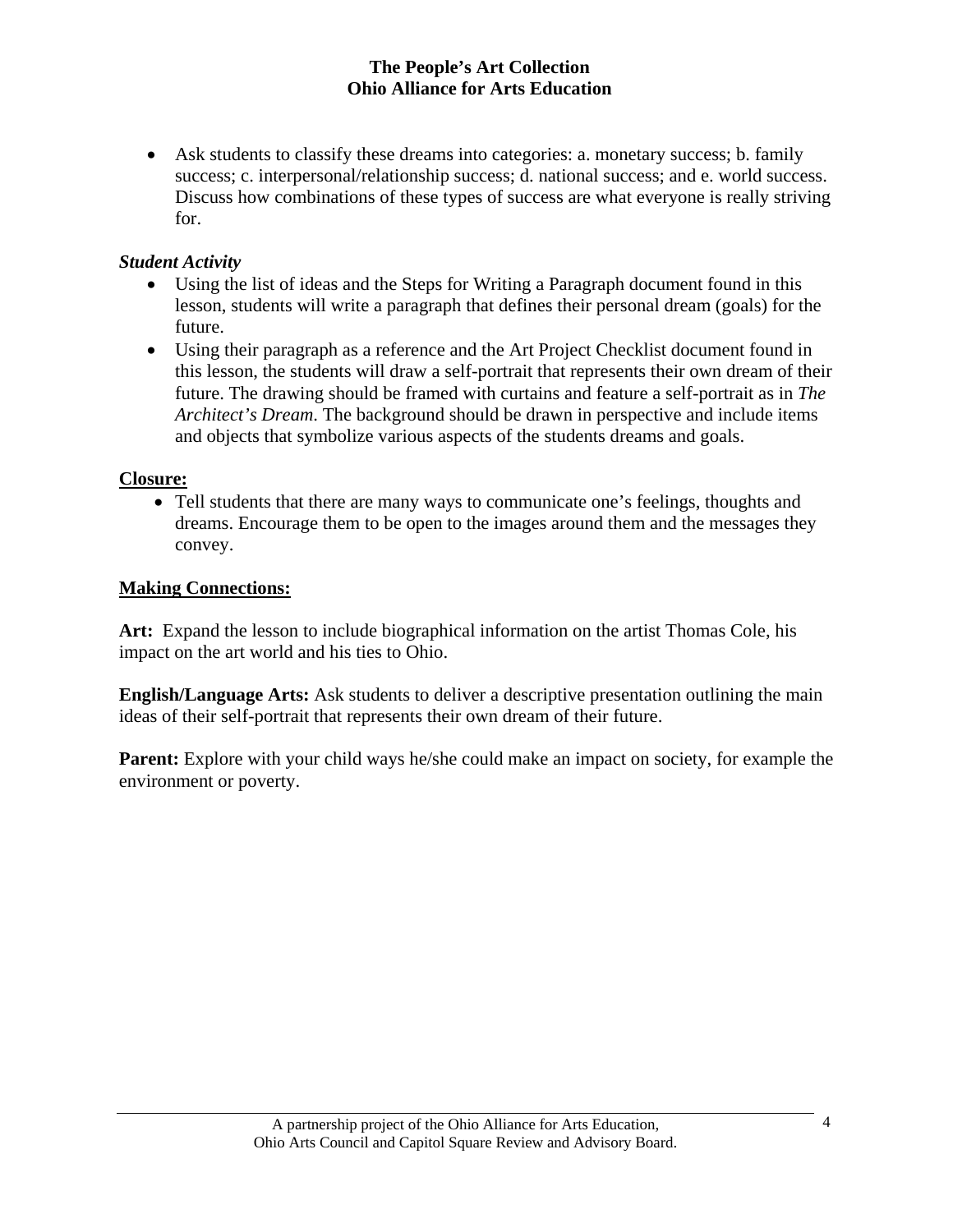# *The Architect's Dream*

# **Steps for Creating a Paragraph**

- Write a paragraph describing your personal goals for the future. Your paragraph should address these questions:
	- o *What do you want to be when you grow up?*
	- o *What impact do you want to make on the world?*
	- o *What major accomplishments do you want to have completed?*
	- o *What do you want to be famous for?*
	- o *What do you want to be remembered for?*
- Follow these steps of the writing process:

# **Prewriting:**

**STEP 1** - Get ideas for your paragraph by answering the questions above. Then read the list made during the class discussion. Decide which goals you want to write about and make your own list of ideas.

**STEP 2** – Look at your list of ideas and write a topic sentence for your paragraph.

**STEP 3** - Think about who will read your paragraph. Decide if the purpose of the paragraph will be to inform, persuade or entertain.

# **Drafting, Revising and Editing:**

**STEP 4** – Under your topic sentence, put your ideas into sentences. Use both simple and compound sentence structures and include important details. Maintain a consistent focus in your paragraph.

**STEP 5** – Reread and evaluate your writing for clarity. Do you need to add details to make your ideas clearer? Do you need to delete information that does not fit with your topic? Do you need to rearrange words or sentences to communicate your ideas more clearly?

**STEP 6** – Proofread your writing for grammar, spelling, punctuation and capitalization.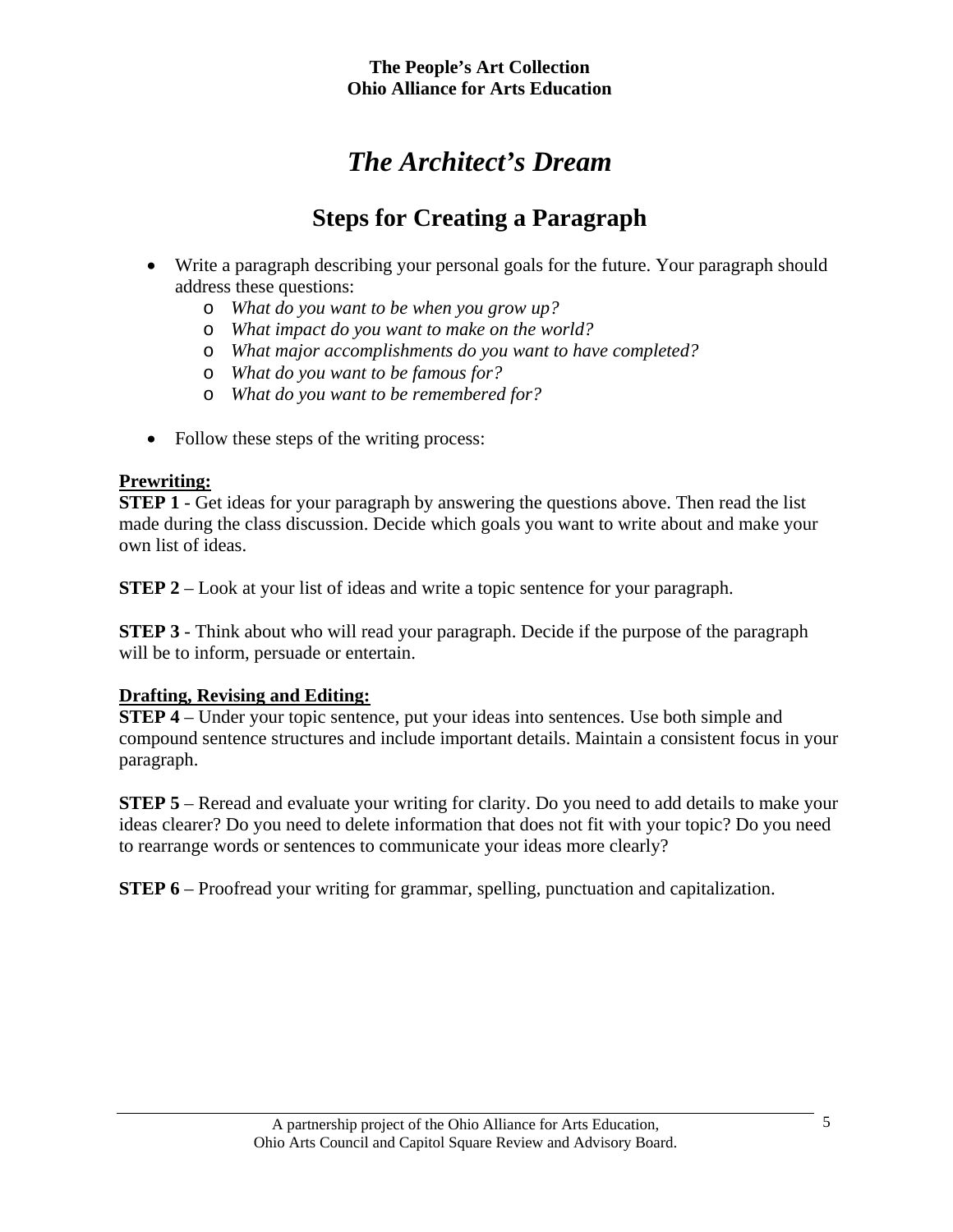# *The Architect's Dream*

# Art Project Checklist

| <b>Student Name</b> |
|---------------------|
|---------------------|

You will create a self-portrait that represents your dreams and goals for your own future. Use this checklist as a guide as you work. When you are finished, check the tasks you completed and circle the tasks that you did not complete or that you think need improvement.

| <b>Check-off when task</b><br>is complete | <b>Task</b>                                                                                      |
|-------------------------------------------|--------------------------------------------------------------------------------------------------|
|                                           | I drew curtains on the sides of the paper to show that my drawing is a<br>window into my dreams. |
|                                           | I referred to my written paragraph for inspiration for my drawing.                               |
|                                           | I drew a background in perspective using a horizontal line and<br>vanishing point.               |
|                                           | The background includes items and objects that symbolize my dreams<br>and goals for my future.   |
|                                           | My drawing includes a self-portrait.                                                             |
|                                           | I used class time wisely by staying on task.                                                     |
|                                           | I used my own ideas for the drawing and did not copy from others.                                |
|                                           | My completed work shows technical skill in drawing.                                              |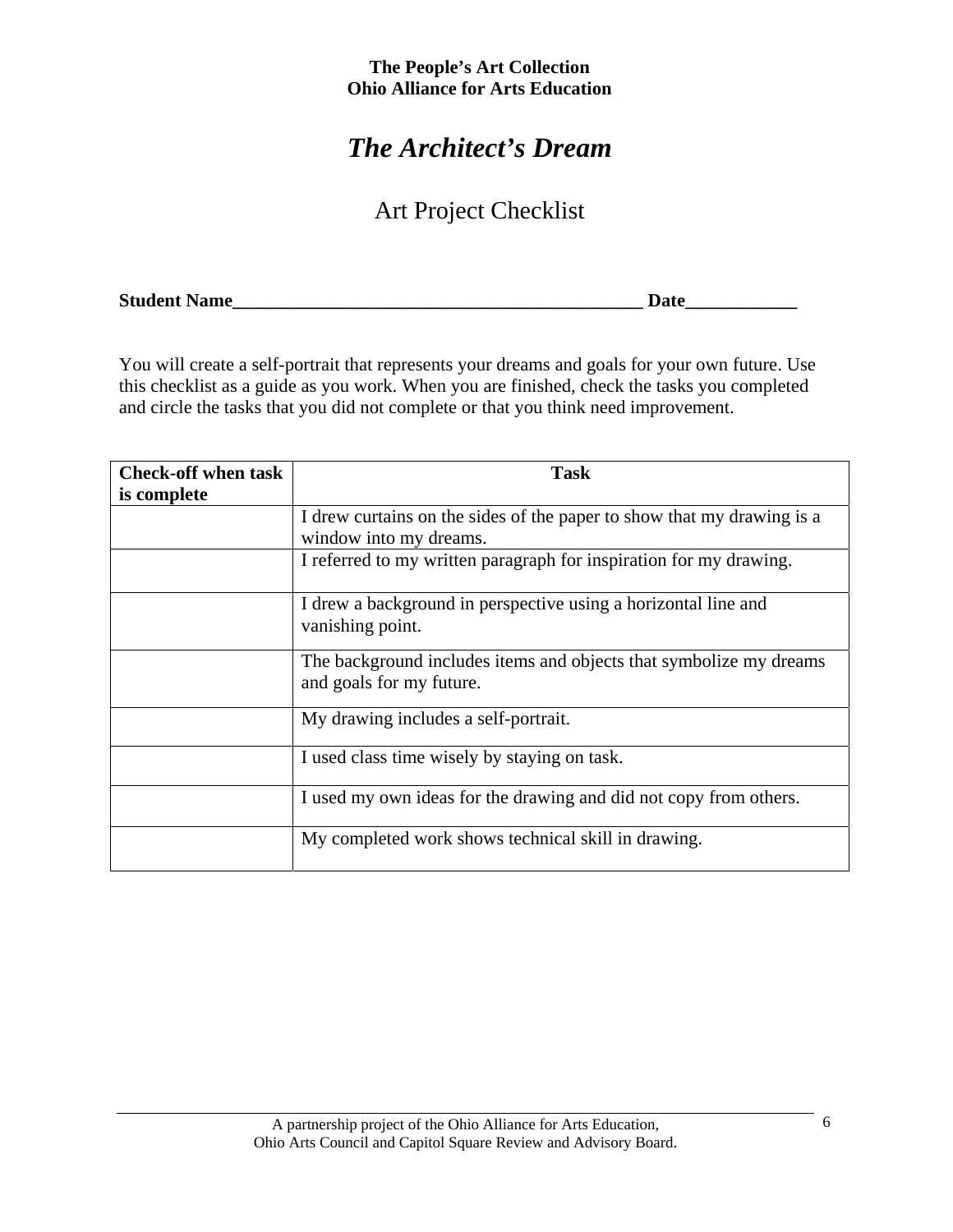# *The Architect's Dream*

# **Rubric**

Student Name \_\_\_\_\_\_\_\_\_\_\_\_\_\_\_\_\_\_\_\_\_\_\_\_\_\_\_\_\_\_\_\_\_\_\_\_\_\_ Date\_\_\_\_\_\_\_\_\_\_\_\_\_\_\_\_\_

|                               | <b>Writing Process</b>                                                        | <b>Perspective Drawing</b>                                                                   | <b>Originality of</b><br><b>Drawing</b>                                              |
|-------------------------------|-------------------------------------------------------------------------------|----------------------------------------------------------------------------------------------|--------------------------------------------------------------------------------------|
| <b>Accomplished</b>           | Wrote a<br>paragraph using<br>all of the steps of<br>the writing<br>process.  | Created a highly<br>effective perspective<br>drawing using the art<br>project checklist.     | Used his/her own<br>ideas and applied<br>them in a way that is<br>totally unique.    |
| Competent<br>(Target for all) | Wrote a<br>paragraph using<br>most of the steps<br>in the writing<br>process. | Created an effective<br>perspective drawing<br>using the art project<br>checklist.           | Used his/her own<br>ideas and applied<br>them in a way that is<br>original.          |
| <b>Progressing</b>            | Wrote a<br>paragraph using<br>some of the steps<br>in the writing<br>process. | Created a moderately<br>effective perspective<br>drawing using the art<br>project checklist. | Used his/her own<br>ideas and applied<br>them in a way that is<br>somewhat original. |
| <b>Beginner</b>               | Wrote a<br>paragraph using<br>few steps in the<br>writing process.            | Created a slightly<br>effective perspective<br>drawing using the art<br>project checklist.   | Used his/her own<br>ideas, but application<br>was not very original.                 |

*Not Scorable: Student did not complete writing or drawing assignment.*